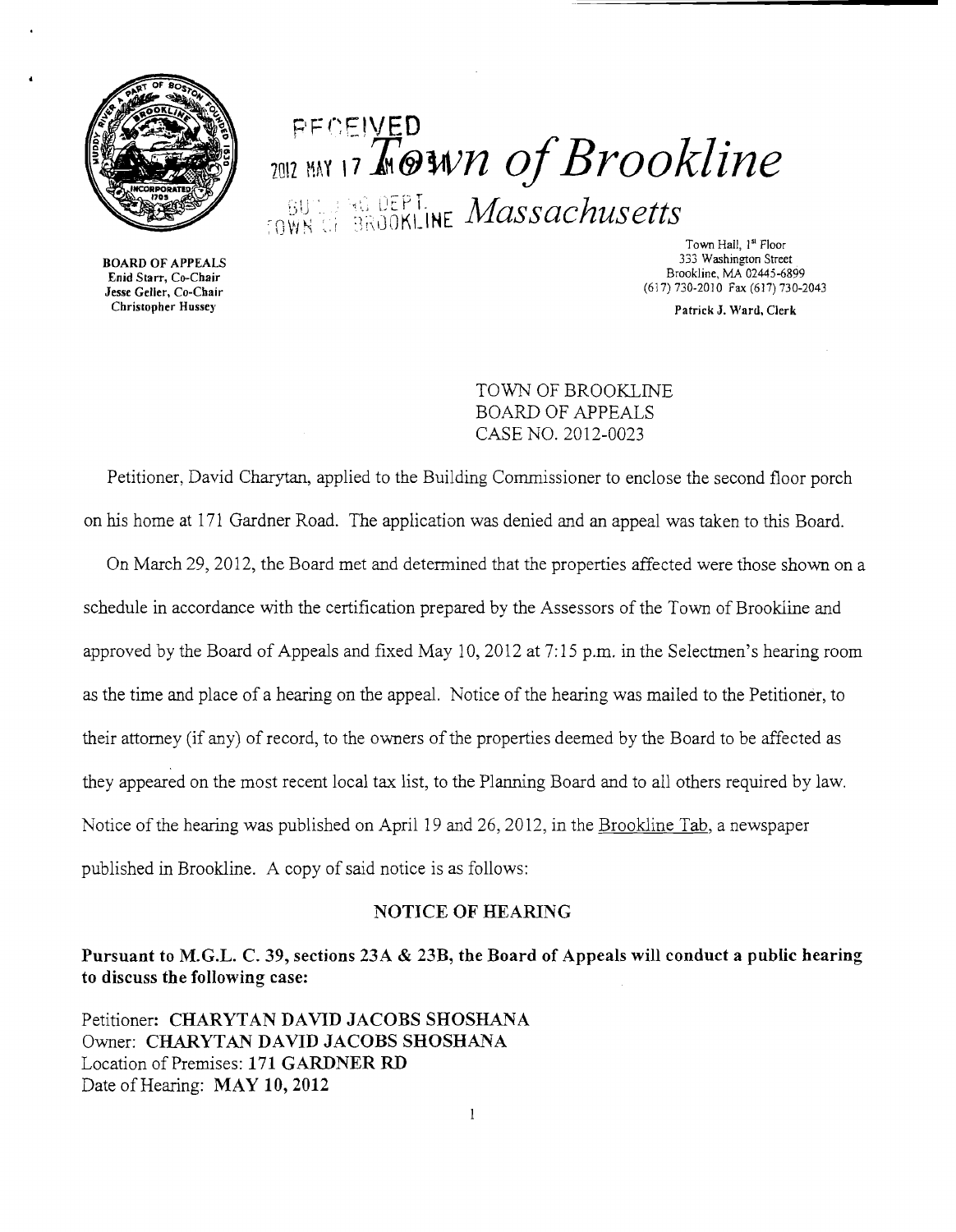## Time of Hearing: **7:15 p.m.**  Place of Hearing: **Selectmen's Hearing Room, 6th Floor**

A public hearing will be held for a variance and/or special permit from:

- 1. **5.09.2.k; Design Review, special permit required.**
- **2. 5.20; Floor Area Ratio, variance required.**
- **3. 5.22.2.b; Exceptions to Maximum Gross floor Area Ratio (FAR) For Residential Units, special permit required.**
- **4. 8.02.2; Alteration or Extension, special permit required.**

of the Zoning By-Law to Demolish addition to south (rear) elevation of house at **171 GARDNER ROAD.** 

Said premise located in a **S-7 (single-family)** residence district.

*Hearings, once opened, may be continued by the Chair to a date and time certain. No further notice will be mailed to abutters or advertised in the TAB. Questions regarding whether a hearing has been continued, or the date and time ofany hearing may be directed to the Zoning Administrator at 617-734 2134 or check meeting calendar at:http://calendars.town.brookline.ma.usIMasterTownCalandarl?FormID=158.* 

The Town of Brookline does not discriminate on the basis of disability in admission to, access to, or *operations ofits programs, services or activities. Individuals who need auxiliary aids for effective*  communication in programs and services of the Town of Brookline are invited to make their needs *known to the ADA Coordinator, Stephen Bressler, Town ofBrookline,* **11** *Pierce Street, Brookline, M4 02445. Telephone:* (617) *730-2330; TDD* (617) *730-2327.* 

## **Enid Starr Jesse Geller Christopher Hussey**

At the time and place specified in the notice, this Board held a public hearing. Present at the hearing was Chairman, Enid Starr and Board Members, Jonathan Book and Christopher Hussey. The case was presented by the applicant's Attorney Diane Gordon.

Atty. Gordon described the home as a two-story single family home that was constructed in 1933. The home is clad in brick with asphalt shingles, with a clapboard clad dormer on the rear of the structure that is not visible from the street. There is an existing single story bump out on the eastern side of the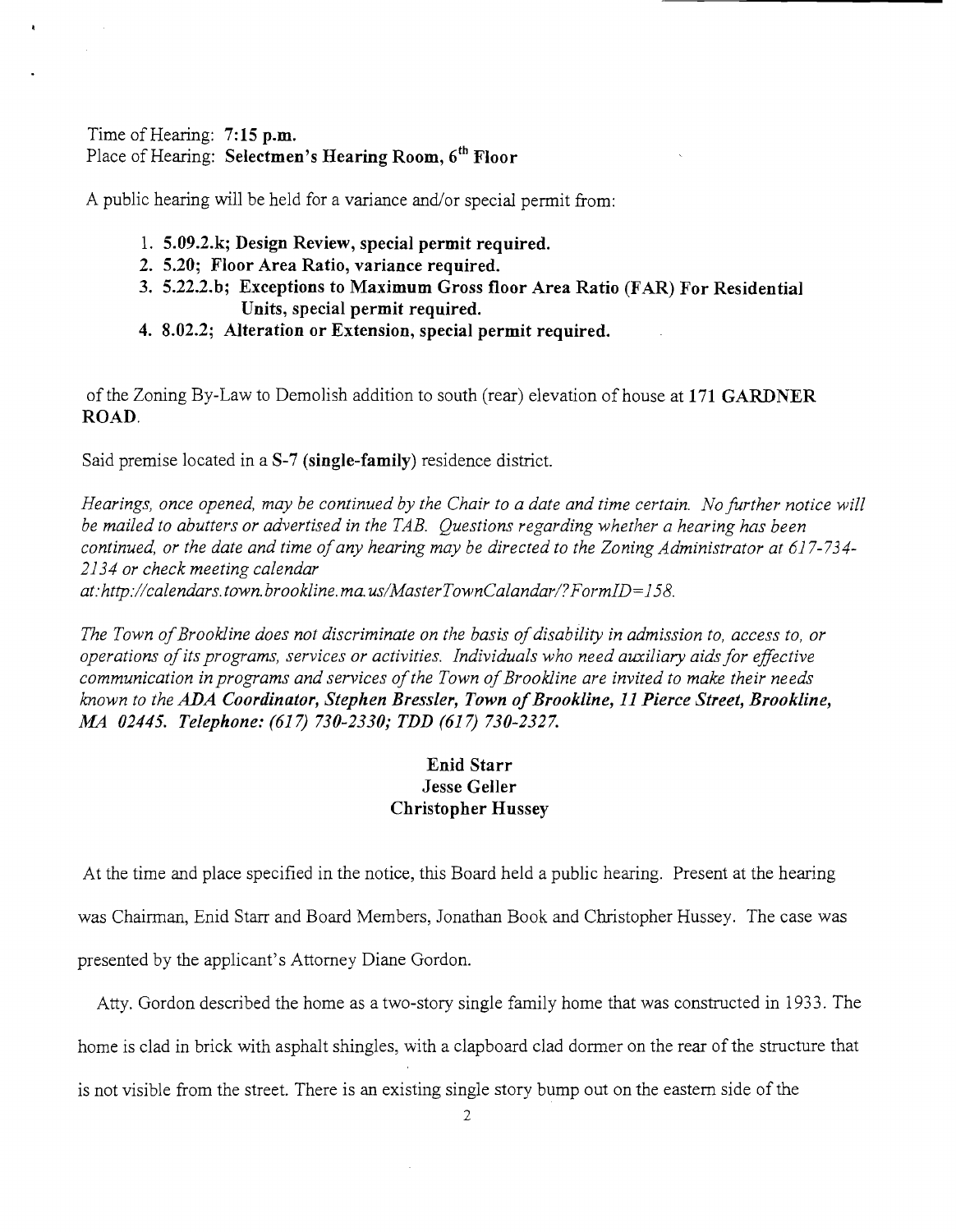structure with a second story porch above it. The surrounding properties are primarily single family homes.

Atty. Gordon said the petitioner wanted to enclose an existing second floor porch for additional living space to accommodate a growing family. The addition will contain a larger master bedroom and family room area. The addition will add 189 square feet to the existing house. The addition will be slightly cantilevered over the first floor. Attorney Gordon said that the petitioner is pleased with the Planning Board's position and would be happy to meet the suggested conditions.

Chairman Starr called attention to eight letters in support of the petition. Attorney Gordon said they have spoken with all abutters. Chairman Starr asked if any members of the board had any comments. There were no comments. Chairman Starr asked whether anyone in attendance wished to speak in favor of or against the proposed relief. No one rose to speak.

Polly Selkoe, Assistant Director for Regulatory Planning, delivered the findings of the Planning Board.

*Section 5.09.2.j* – Design Review: Any exterior addition for which a special permit is requested pursuant to Section 5.22 (Exceptions to Maximum Floor Area Ratio Regulations) requires a special *permit*  subject to the design review standards listed under Section 5.09.4(a-l). All the conditions have been met, and the most relevant sections of the design review standards are described below:

a. Preservation of Trees and Landscape – The new addition is not anticipated to disturb any existing vegetation as it will be replacing an existing covered second-story deck.

b. Relation of Buildings to Environment - The front façade of the home has southern exposure and as the addition is pulled back slightly from the front to accommodate the balcony, it is unlikely the addition will result in substantial shadowing on neighboring properties.

c. Relation of Buildings to the Form of the Streetscape and Neighborhood  $-$  The addition complements the existing house and has widespread support from nearby neighbors.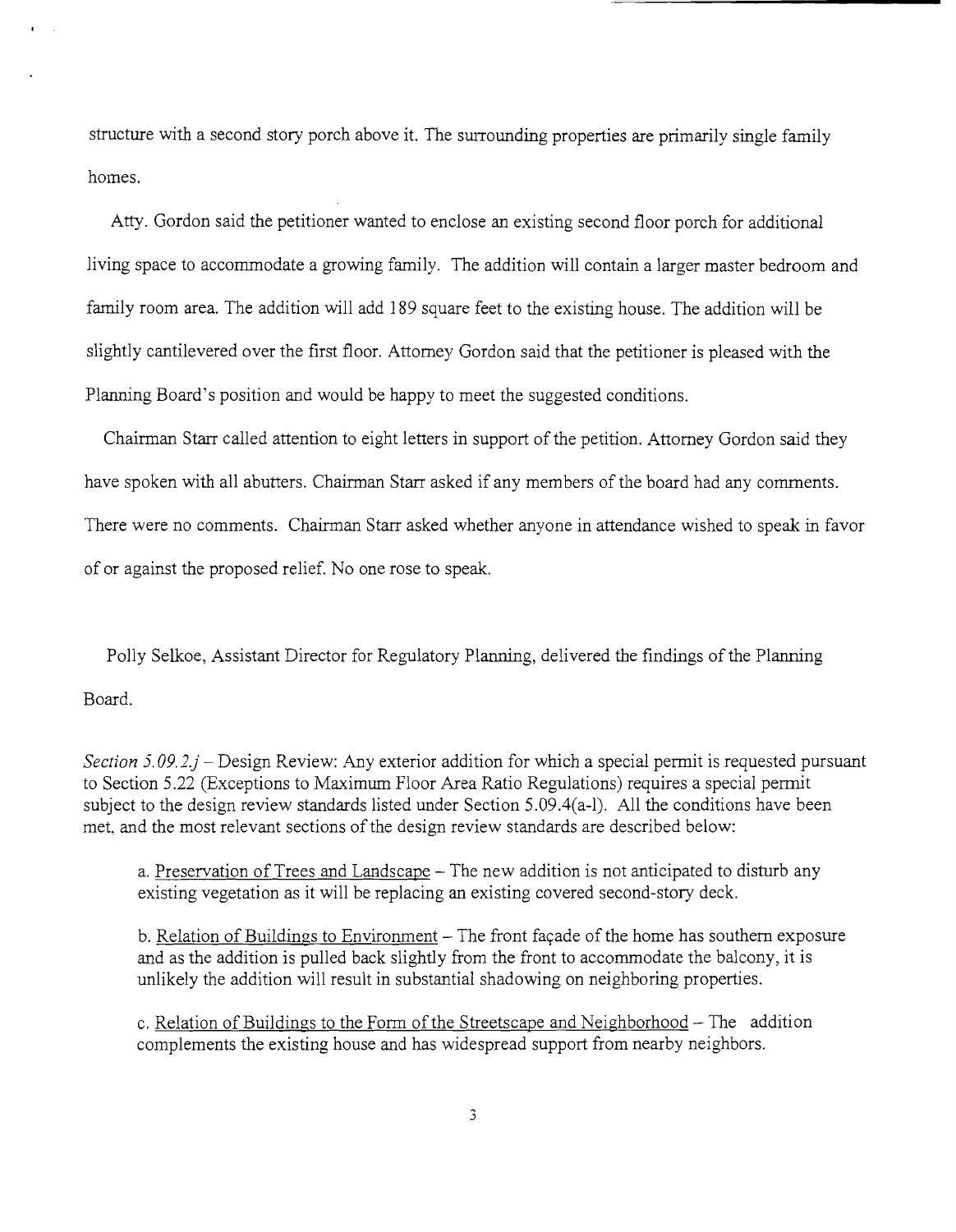d. Open Space - No open space is being *lost* because it is a second floor addition and the deck it is replacing does not meet the minimum dimensions to count toward usable open space requirements.

| <b>Floor Area</b> | <b>Allowed</b> | <b>Existing</b> | Proposed | <b>Finding</b>               |
|-------------------|----------------|-----------------|----------|------------------------------|
| Floor Area Ratio  | دد.            | 48              | . پ      | Special Permit/<br>Variance* |
| $%$ of allowed)   | 00%            | 38%             | 46%      |                              |
| Floor Area (s.f.) | 2.457          | 3,394           | 3,583    |                              |

Section 5.20 - Floor Area Ratio

\* Under *Section 5.22.3.e,* the Board of *Appeals* may grant a *special* permit for up to 150% of the allowed Gross Floor Area provided the addition does not exceed 350 square feet. The addition is *only189* s.f.

Section  $5.22.2b$  – This section is not applicable because this is not a conversion of the attic.

## Section  $8.02.2 -$  Alteration or Extension

A special permit is required to alter a pre-existing non-conforming structure or use.

Ms. Selkoe said the Planning Board is supportive of this proposal to provide more living space for the

owners. The addition is attractive and complements the style of the existing house. Several support

letters have been submitted by neighbors who have no objection to the expansion of the second floor

onto an existing deck. Therefore, the Planning Board recommends approval of the plans by Sami

Kassis and Lisa Wasserman Sivan, dated *4/0212012,* subject to the following conditions:

- 1. Prior to the issuance of a building permit, the applicant shall submit final plans and elevations subject to the review and approval of the Assistant Director of Regulatory Planning.
- 2. Prior to the issuance of a building permit, the applicant shall submit to the Building Commissioner for review and approval for conformance to the Board of Appeals decision: 1) a final site plan stamped and signed by a registered engineer or land surveyor; 2) final building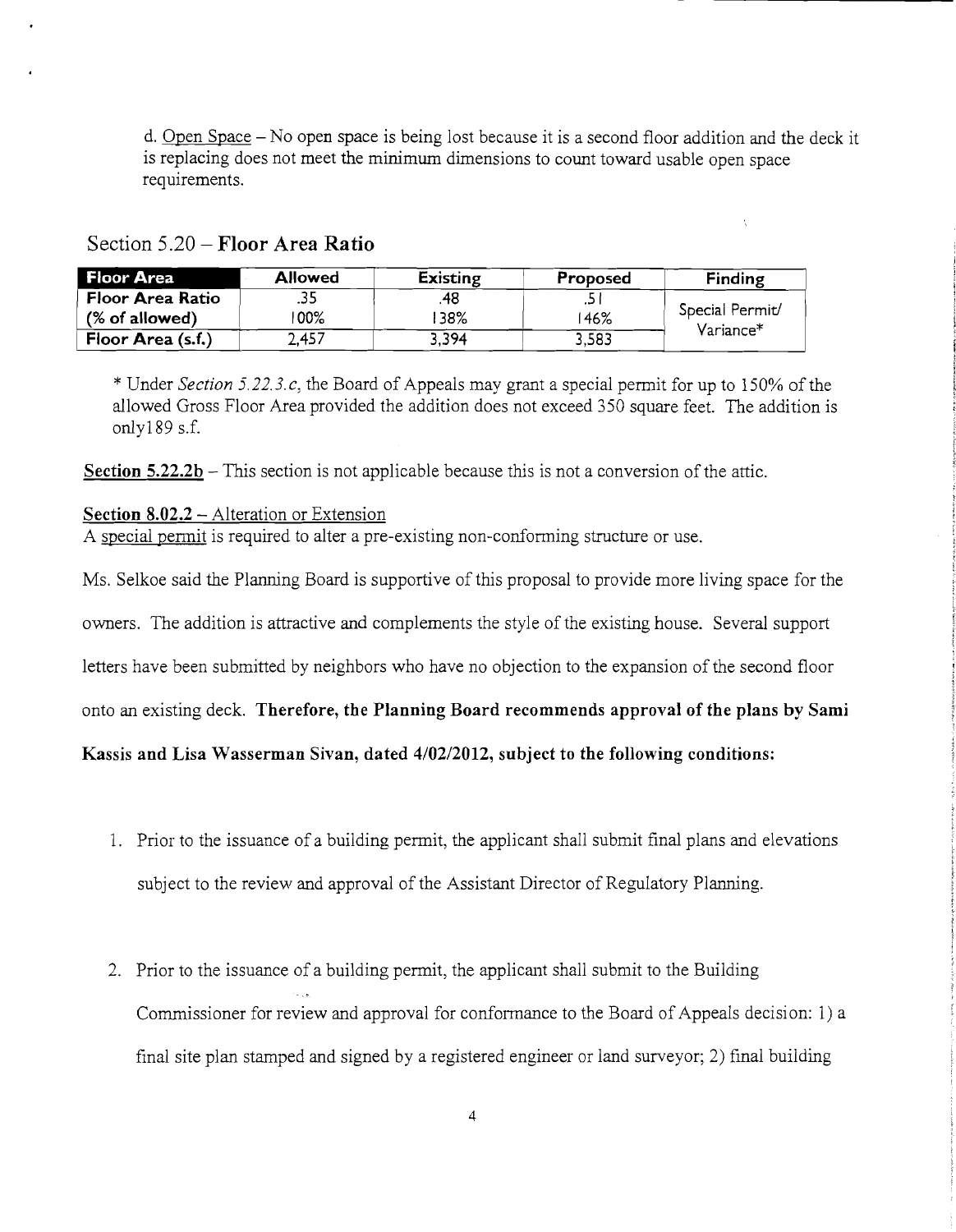elevations; and 3) evidence that the Board of Appeals decision has been recorded at the Registry of Deeds.

The Chairman then called upon Michael Yanovitch, Chief Building Inspector, for the report from the Building Department. Mr. Yanovitch said the Building Department has reviewed the plans and the addition appears to be well designed. The addition of 189 square feet does not contribute significantly to the bulk of the structure. The building department has no issue with the request for relief.

The Board, having deliberated on this matter and having considered the foregoing testimony, concluded that it was desirable to grant the requested relief and made the following specific findings pursuant to **Section 9.05** of the Zoning By-Law:

- a. The specific site is an appropriate location for such a use, structure, or condition.
- b. The use as developed will not adversely affect the neighborhood.
- c. There will be no nuisance or serious hazard to vehicles or pedestrians.
- d. Adequate and appropriate facilities will be provided for the proper operation of the proposed use.

Accordingly, the Board voted unanimously to grant the requested relief subject to the following conditions:

- 1. Prior to the issuance of a building permit, the applicant shall submit final plans and elevations subject to the review and approval of the Assistant Director of Regulatory Planning.
- 2. Prior to the issuance of a building permit, the applicant shall submit to the Building Commissioner for review and approval for conformance to the Board of Appeals decision: 1) a final site plan stamped and signed by a registered engineer or land surveyor; 2) final building elevations; and 3) evidence that the Board of Appeals decision has been recorded at the Registry